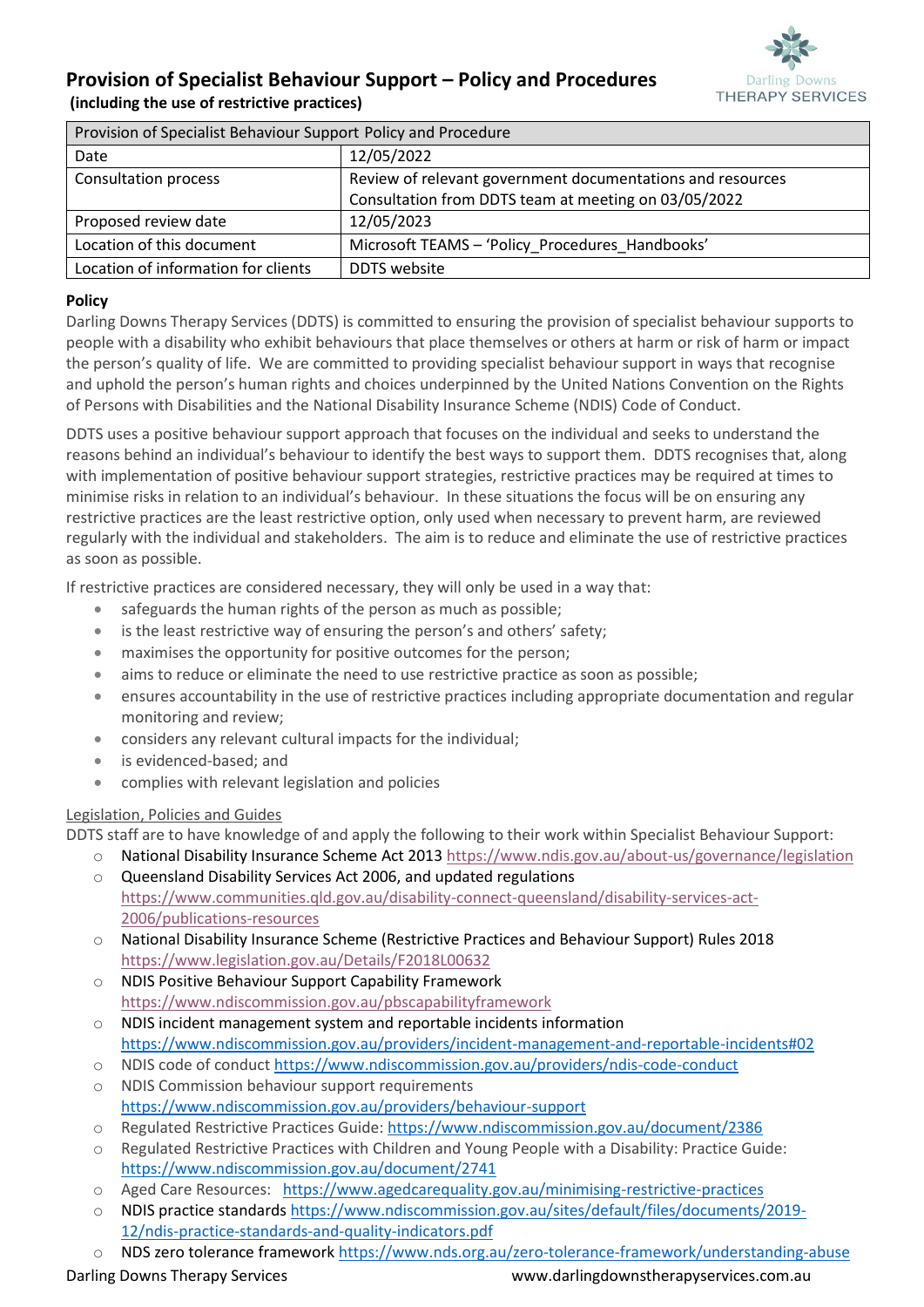

#### Restrictive Practices in Queensland

DDTS staff are to have knowledge of the following authorisation processes for restrictive practices in QueenslandES

- o State requirements for providers delivering services which involve the use of restrictive practices in Queensland<https://www.communities.qld.gov.au/resources/dcdss/disability/ndis/rp-requirements.pdf>
- o Restrictive Practices in Queensland: authorisation and reporting <https://www.communities.qld.gov.au/resources/dcdss/disability/ndis/restrictive-practices-guide.pdf> [https://www.communities.qld.gov.au/resources/dcdss/disability/service-providers/centre](https://www.communities.qld.gov.au/resources/dcdss/disability/service-providers/centre-excellence/authorising-restrictive-practices.pdf)[excellence/authorising-restrictive-practices.pdf](https://www.communities.qld.gov.au/resources/dcdss/disability/service-providers/centre-excellence/authorising-restrictive-practices.pdf)

#### DDTS staff skills and training

DDTS will maintain the requirements necessary to remain a registered service provider for specialist behaviour support (registration group 110) with the NDIS Commission.

DDTS will engage behaviour support practitioners that have met the requirements to provide specialist behaviour support under the NDIS. Currently (until 30 June 2022) this involves completion of a 'Notification of Behaviour Support Practitioners (s29) form online and to then be deemed provisionally suitable by the NDIS commission. After 30 June 2022 new behaviour support practitioners will need to apply to be considered suitable through the [NDIS Commission Application Portal.](https://www.ndiscommission.gov.au/resources/application-portal) They will need to await the outcome of their application before they are able to provide behaviour support services.

DDTS also follows recommendations within the NDIS Commission's Positive Behaviour Support Capability Framework, in determining the level at which each practitioner is practicing within the framework: core practitioner, proficient practitioner, advanced or specialist practitioner. DDTS also aims to uphold the requirements listed for each practitioner level in relation to expected practice and supporting supervision requirements.

DDTS staff who work in the specialist behaviour support area are expected to actively participate in ongoing professional development opportunities and supervision to maintain their skills and knowledge. This may include:

- participation at monthly team meetings (including presenting information, feedback to the team on PD, presentation of a clinical case study and/or positive behaviour support plan for input from the team)
- attendance at workshops, webinars, training
- formal supervision sessions where required
- informal research and reading (e.g. journal articles, papers, textbooks, other written resources)
- involvement in relevant communities of practice (e.g. Facebook groups relevant to field, NDS membership, professional associations)
- consultations with team members or other organisations regarding clinical situations (e.g. liaison with other professionals involved with a participant)
- reflective practices (not already outlined above)

### Specialist Behaviour Support Procedures

As per NDIS Commission requirements, DDTS behaviour support practitioners will:

- *work with the implementing provider to ensure that regulated restrictive practices in the final behaviour support plan are authorised where required*
- *specify in the behaviour support plan that person-centred strategies must be applied first, with restrictive practices used as a last resort in response to a risk of harm to the person or others*
- *develop behaviour support plans containing regulated restrictive practices in accordance with any state or territory authorisation and consent requirements*
- *lodge behaviour support plans containing regulated restrictive practices with the NDIS Commission*
- *help NDIS participants, their families, and other decision-makers to understand the NDIS Commission's behaviour support function*

[source: [https://www.ndiscommission.gov.au/regulated-restrictive-practices#01\]](https://www.ndiscommission.gov.au/regulated-restrictive-practices#01)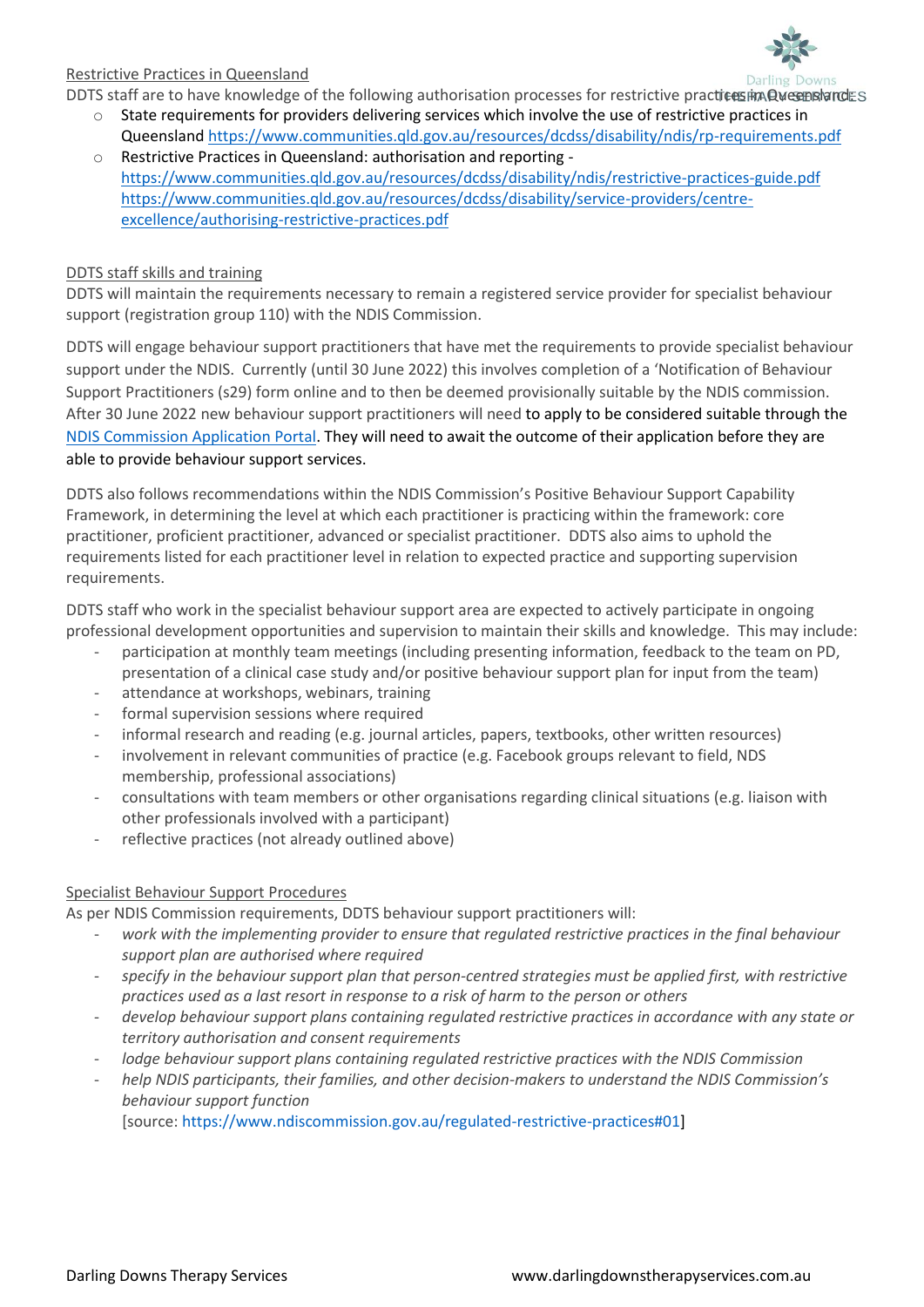

 participant's situation and policy requirements when undertaking specialist behaviour support: DDTS behaviour support practitioners will give regard to the following processes where relevant to the individual

- conduct a functional assessment of behaviour to fully assess the situation
	- $\circ$  keep the participant at the centre of the process, involve them and any support people/stakeholders throughout the assessment process
	- $\circ$  give consideration to the individual needs of the participant during assessment (e.g. communication needs, cultural considerations)
	- $\circ$  use a multi-disciplinary assessment approach where required (i.e. seek input from a range of professionals)
	- o utilise a range of assessment tools: observations, discussions with client, discussions with support team, formal assessments, informal checklists, review of available documentation, consideration of resources in NDIS commission compendium <https://www.ndiscommission.gov.au/document/1456>
- development of Positive Behaviour Support Plan (PBSP)
	- $\circ$  the participant and key stakeholders are involved in the development of the PBSP
	- o an *interim plan* is a brief plan that outlines the safe use of a regulated restrictive practice, as well as general preventative and response (reactive) strategies. The focus is keeping people safe while the functional behaviour assessment can be undertaken and the full PBSP developed. An interim plan is to be developed within one month (please note, where provided the Short-Term Approval response given by the Delegate of the Chief Executive Officer [usually the Principal Clinician, Positive Behaviour Support & Restrictive Practices Team; Department of Seniors, Disability Services and Aboriginal and Torres Strait Islander Partnerships] constitutes the interim plan)
	- o PBSP is to be based on a functional behaviour assessment that provides evidence for the hypothesis (reason/s for behaviour) and be outcome focused
	- o The PBSP must also give regard to the model template as per Queensland legislation
	- o strategies in the PBSP are based on assessment and hypothesis and developed in consultation with the person and key stakeholders
	- o strategies in the PBSP must be person-centred and are to include (as relevant to the individual situation):
		- positive, proactive strategies
		- focused support strategies
		- skill development
		- **■** strategies to improve the person's quality of life
		- strategies to support the person's engagement in activities and events of their choosing
		- antecedent control strategies
		- reactive strategies
		- where required: restrictive practices [RP] (see attachment A for definitions of regulated RP as outlined by NDIS Commission and Qld legislation) are clearly outlined and include information on:
			- the views of the person and relevant stakeholders regarding the use of the restrictive practices (including the views of the prescribing medical practitioners for restrictive practice)
			- the circumstances in which the restrictive practice is to be used
			- the positive strategies which must be attempted before using restrictive practice
			- the procedure for using restrictive practice, including observations and monitoring, that must happen while restrictive practice is being used
			- any other measures that must happen while restrictive practice is being used that are necessary to ensure
				- the adult's proper care and treatment; and
				- the adult is safeguarded from abuse, neglect and exploitation
			- a demonstration of why restrictive practice is the least restrictive way of ensuring the safety of the adult or others
			- the anticipated positive and negative effects on the adult of the restrictive practice
			- the procedure for reducing or eliminating the use of restrictive practices
			- in relation to physical restraint an outline of the specific technique/s in consultation with an appropriate training organisation where required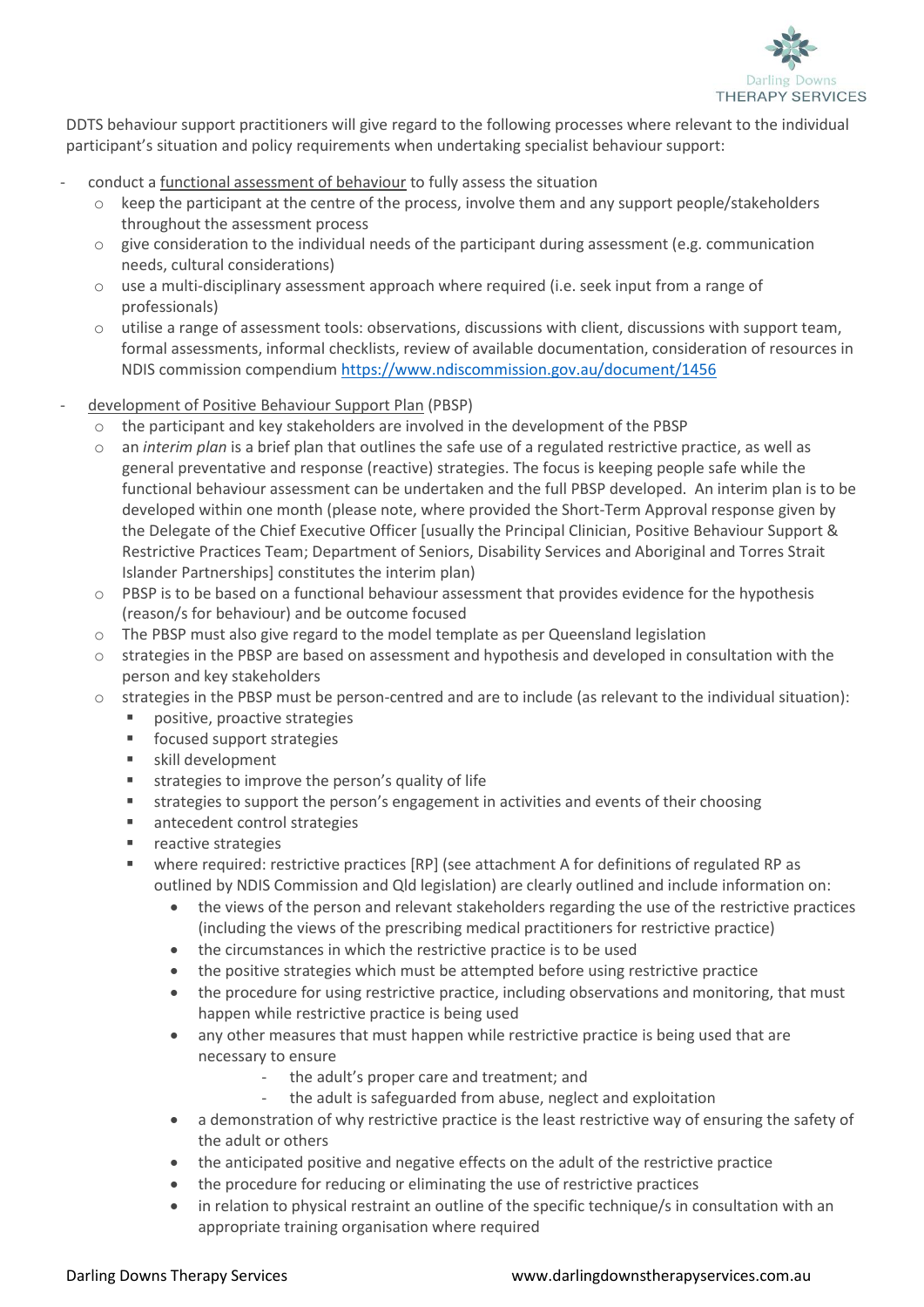

- o where restrictive practices are required a statement of intent to include a restrictive practice in the behaviour support plan is given to the participant and their family, carers, guardian, and other relevant people in an accessible format. Information on what information needs to be communicated and an example for use can be found at: [https://www.communities.qld.gov.au/disability-connect](https://www.communities.qld.gov.au/disability-connect-queensland/national-disability-insurance-scheme/ndis-quality-safeguard-requirements-providers/positive-behaviour-support-restrictive-practices/publications-resources)[queensland/national-disability-insurance-scheme/ndis-quality-safeguard-requirements](https://www.communities.qld.gov.au/disability-connect-queensland/national-disability-insurance-scheme/ndis-quality-safeguard-requirements-providers/positive-behaviour-support-restrictive-practices/publications-resources)[providers/positive-behaviour-support-restrictive-practices/publications-resources](https://www.communities.qld.gov.au/disability-connect-queensland/national-disability-insurance-scheme/ndis-quality-safeguard-requirements-providers/positive-behaviour-support-restrictive-practices/publications-resources)
- o opportunity is to be provided for feedback on the PBSP by the person and key stakeholders prior to finalisation of the PBSP
- o relevant tools/processes are used to assess the quality of the PBSP where relevant: resources in NDIS commission compendium <https://www.ndiscommission.gov.au/document/1456>
- implementation and monitoring of PBSPs
	- a plan of action regarding the implementation and monitoring of the PBSP is in place and developed in conjunction with the person and their stakeholders (including the implementing service provider/s)
	- o the role of the specialist behaviour practitioner in implementation and monitoring of the PBSP may include a range of options such as:
		- formal training sessions (face-to-face, video/webinar, recorded training session)
		- development of training resources (e.g. 'about me' resources, induction resources)
		- implementation diaries/checklists
		- direct observations of implementation of the PBSP (i.e. during support shifts)
		- information gathering regarding implementation via team meetings/stakeholder meetings
		- direct interventions (e.g. for skill development) with the individual and/or referral to other professionals for skill development
		- collaborate with others involved in the person's supports (e.g. allied health professionals) to ensure a coordinated approach to support
		- specific training in the use of restrictive practices as required (in consultation with implementing service provider)
		- review and analysis of behaviour recordings and incident reports
		- discussion with person and key stakeholders
		- coaching and buddy shifts
		- feedback summaries to those implementing PBSP
	- $\circ$  PBSPs with regulated restrictive practices are uploaded to the NDIS Commission Portal (along with the accompanying functional assessment of behaviour) and the implementing service provider is notified to review and accept the PBSP and to then commence the required monthly reporting
	- o Clinicians check the NDIS Commission Portal for any outstanding 'tasks' allocated and action these

#### review of PBSP and restrictive practices

- o unless otherwise stated the PBSP and any restrictive practices in place must be reviewed on an annual basis, including an update of the functional assessment of behaviour to inform the development of the new PBSP
- o the person and key stakeholders are to be included in the review process which follows the principles and steps outlined previously in this section
- o where a reportable incident and/or use of unauthorised restrictive practice occurs the specialist behaviour practitioner will provide support to the service provider to review the incident and assist in assessing the situation and what actions may need to be taken, particular with regard to restrictive practices any review of the PBSP

#### PBSPs – non-restrictive practices

Please note: PBSP that do not contain a regulated restrictive practice do not need to be lodged with the NDIS Commission, however DDTS aims to develop these plans using all relevant principles listed above.